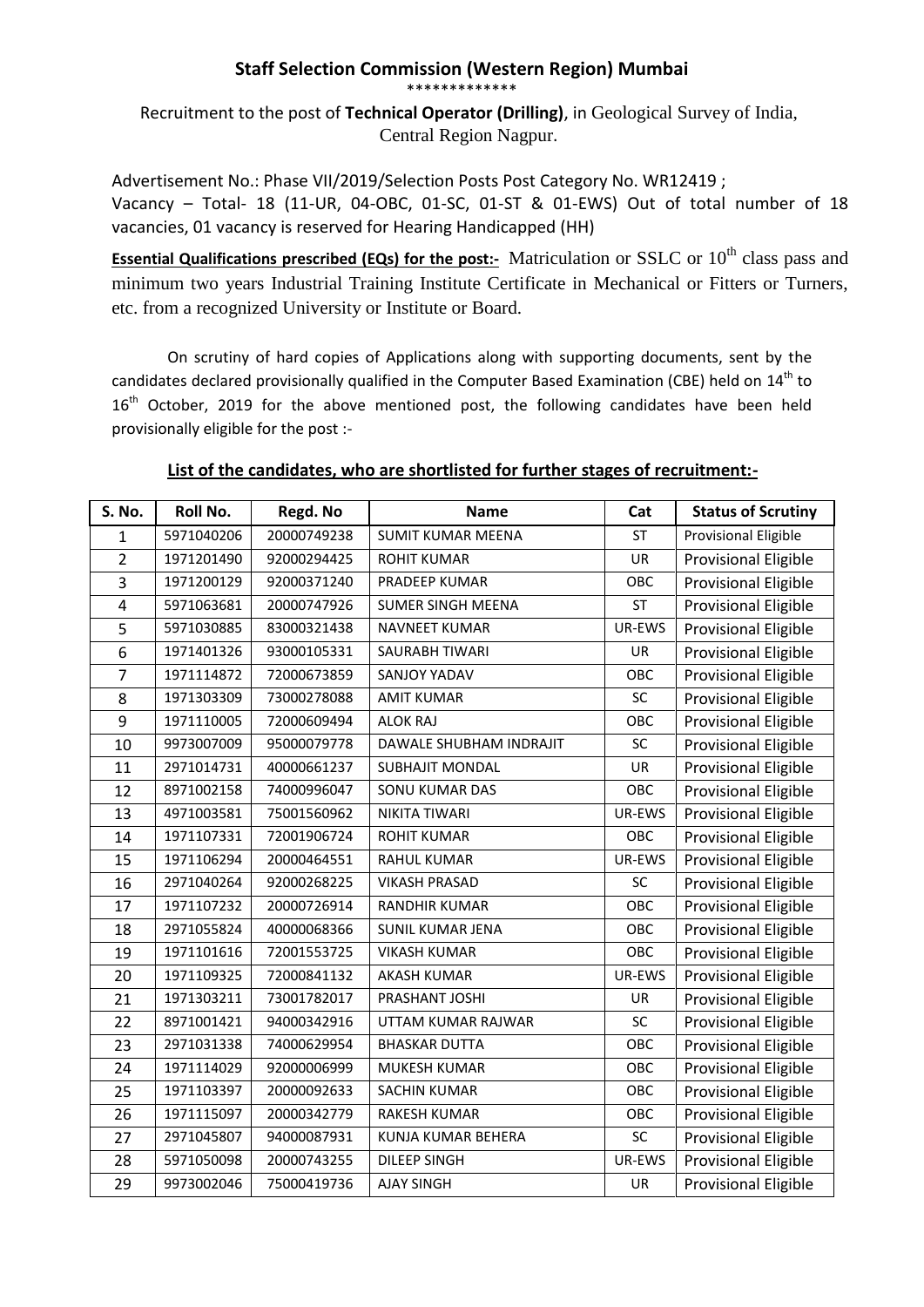| S. No. | Roll No.   | Regd. No    | <b>Name</b>                 | Cat       | <b>Status of Scrutiny</b>   |
|--------|------------|-------------|-----------------------------|-----------|-----------------------------|
| 30     | 1971114132 | 20000069193 | <b>RAJEEV KUMAR</b>         | OBC       | Provisional Eligible        |
| 31     | 8971008625 | 74001150067 | UTTAM SINGH                 | UR        | Provisional Eligible        |
| 32     | 1971201926 | 92000260386 | AAKASH KUMAR                | OBC       | Provisional Eligible        |
| 33     | 1971101858 | 20000160545 | <b>NIRANJAN KUMAR</b>       | OBC       | <b>Provisional Eligible</b> |
| 34     | 4971000169 | 73000581838 | SONU YADAV                  | OBC       | <b>Provisional Eligible</b> |
| 35     | 4971201288 | 95000049353 | <b>TARARE DEEPAK RAMESH</b> | OBC       | <b>Provisional Eligible</b> |
| 36     | 9973006754 | 85000184125 | KATORE RAHUL GAJANAN        | OBC       | <b>Provisional Eligible</b> |
| 37     | 5971034351 | 50000212869 | KISHAN CHAND SHARMA         | UR        | <b>Provisional Eligible</b> |
| 38     | 9973010475 | 50000272860 | <b>WANKHEDE SARTHI ANIL</b> | OBC       | <b>Provisional Eligible</b> |
| 39     | 1971107355 | 20000540924 | <b>NIRBHAY KUMAR</b>        | OBC       | <b>Provisional Eligible</b> |
| 40     | 1971301248 | 30000104847 | RANJANA GUPTA               | OBC       | <b>Provisional Eligible</b> |
| 41     | 1971100008 | 20000758000 | <b>ANKIT KUMAR</b>          | UR        | <b>Provisional Eligible</b> |
| 42     | 2971029100 | 74000021792 | <b>MOHAMMAD SAMIR</b>       | OBC       | <b>Provisional Eligible</b> |
| 43     | 1971111709 | 20000471887 | <b>AKASH RANJAN</b>         | OBC       | <b>Provisional Eligible</b> |
| 44     | 9973010446 | 50000252397 | YADAV SATYAPAL MUNNA        | UR-EWS    | <b>Provisional Eligible</b> |
| 45     | 2971040438 | 94000015614 | <b>KAUSTAV PAUL</b>         | OBC       | <b>Provisional Eligible</b> |
| 46     | 2971025703 | 94000498377 | <b>MINTU PAL</b>            | OBC-HH    | <b>Provisional Eligible</b> |
| 47     | 1971108784 | 20000086322 | <b>DEEPAK KUMAR</b>         | OBC       | <b>Provisional Eligible</b> |
| 48     | 1971108165 | 20000729344 | <b>NIRAJ BHARTI</b>         | OBC       | <b>Provisional Eligible</b> |
| 49     | 1971115336 | 92000178499 | <b>ADITYA KUMAR</b>         | OBC       | <b>Provisional Eligible</b> |
| 50     | 4971201082 | 75000903052 | MAHALLE RAHUL NITIN         | OBC       | <b>Provisional Eligible</b> |
| 51     | 5971062415 | 72001643602 | RAMJI LAL MEENA             | <b>ST</b> | <b>Provisional Eligible</b> |
| 52     | 1971201318 | 92000614464 | <b>RANJAN KUMAR</b>         | OBC       | <b>Provisional Eligible</b> |
| 53     | 9973007633 | 95000579011 | KHATIK SHOYAB ISAQ          | OBC       | <b>Provisional Eligible</b> |
| 54     | 1971110355 | 20000486747 | <b>KRISHNA BIND</b>         | OBC       | <b>Provisional Eligible</b> |
| 55     | 2971025569 | 74000944423 | SUNIL KUMAR MALLAH          | <b>SC</b> | <b>Provisional Eligible</b> |
| 56     | 1971401322 | 73000263331 | ROHIT RAJPOOT               | OBC       | <b>Provisional Eligible</b> |
| 57     | 1971111358 | 92000679020 | SHUBHAM KUMAR DAS           | <b>SC</b> | <b>Provisional Eligible</b> |
| 58     | 2971006972 | 74001322544 | ASHISH KUMAR JHA            | UR        | <b>Provisional Eligible</b> |
| 59     | 2971046605 | 40000670898 | <b>TUKUNA BEHERA</b>        | OBC       | <b>Provisional Eligible</b> |
| 60     | 1971103301 | 92000025923 | KRISHN DEV PRASAD           | OBC       | <b>Provisional Eligible</b> |
| 61     | 2971017432 | 40000681424 | <b>BISHWAJIT BAURI</b>      | SC        | <b>Provisional Eligible</b> |
| 62     | 1971103316 | 72001701923 | ANKIT KUMAR KUSHWAHA        | OBC       | <b>Provisional Eligible</b> |
| 63     | 2971021307 | 92000135973 | NAVJEET KUMAR               | <b>SC</b> | <b>Provisional Eligible</b> |
| 64     | 1971303158 | 20000757889 | ARBIND KUMAR KOURAGIYA      | OBC       | <b>Provisional Eligible</b> |
| 65     | 4971202472 | 50000358553 | CHELE LANKESH MADHUKAR      | OBC       | <b>Provisional Eligible</b> |
| 66     | 5971050032 | 72000788982 | RAJPAL                      | OBC       | <b>Provisional Eligible</b> |
| 67     | 9973001609 | 30000576694 | PAVAN KUMAR YADAV           | OBC       | <b>Provisional Eligible</b> |
| 68     | 4971000106 | 75001523897 | <b>SHIVAM GOUR</b>          | OBC       | <b>Provisional Eligible</b> |
| 69     | 1971301016 | 30000324184 | <b>VIKASH MISHRA</b>        | UR-EWS    | <b>Provisional Eligible</b> |
| 70     | 4971003906 | 50000566281 | BHUPENDRA KUSHWAHA          | OBC       | <b>Provisional Eligible</b> |
| 71     | 2971008897 | 84000267070 | <b>VIVEK KUMAR</b>          | OBC       | <b>Provisional Eligible</b> |
| 72     | 4971201086 | 95000287627 | SONTAKKE PRADIP BHIWAJI     | OBC       | <b>Provisional Eligible</b> |
| 73     | 1971105697 | 20000725993 | DEEPAK KUMAR                | OBC       | Provisional Eligible        |
| 74     | 1971107919 | 92000229291 | SAURAV KUMAR                | OBC       | Provisional Eligible        |
| 75     | 5971033263 | 73001218336 | SIDDHARTHA YADAV            | OBC       | <b>Provisional Eligible</b> |